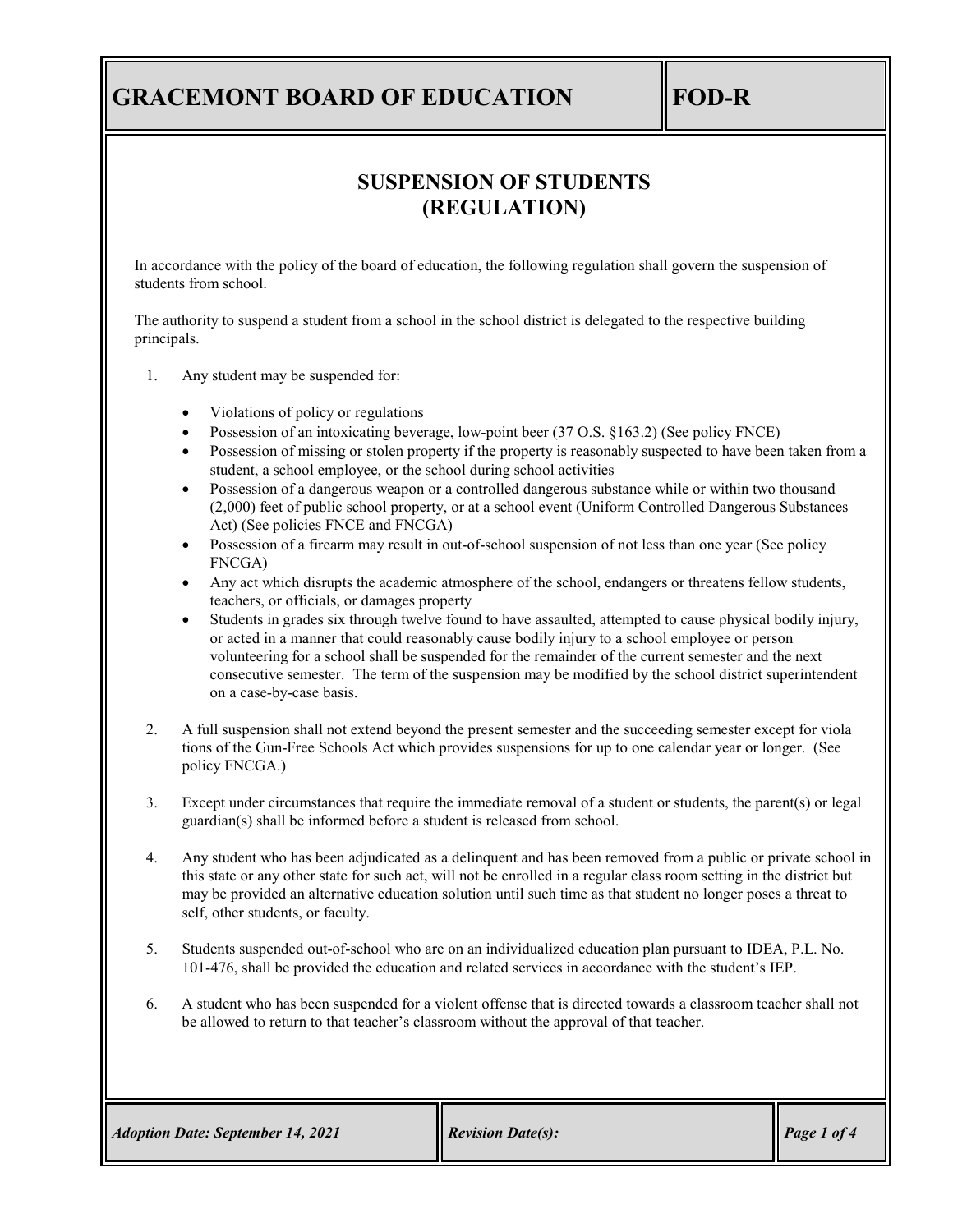## **SUSPENSION OF STUDENTS, REGULATION (Cont.)**

#### Procedural Steps to Suspension

Before a student is suspended from school, the principal of that school shall consider and apply, if appropriate, alternative in-school placement options that are not to be considered suspensions. Such placements can include an alternative school setting, reassignment to another classroom, or in-school detention. If such alternate placement is rejected, written justification must be placed in the student's permanent record.

- 1. Probation. A student may be placed on probation with or without additional disciplinary action. If probation is elected by the principal as a suitable alternative to suspension, both the student and the parent(s) shall be notified of the probation and the reasons therefor.
- 2. In-school placement. In-school placement is an alternative to out-of-school suspension. In-school placement will be imposed by the student's principal, and the student will be placed in a supervised, structured environment. This placement will not be considered suspension and may include an alternative school setting, reassignment to another classroom, or in-school detention.
- 3. Out-of-school suspension.
	- A. Both the student and the parent(s) shall be notified of the suspension, the grounds therefor, and the right to appeal the suspension to the board of education. A student suspended out-of-school will be placed in a supervised, structured environment in either a home-based school work assignment setting or another appropriate setting.
	- B. If a student is suspended out-of-school for five (5) days or less, the district may provide an education plan. If a student is suspended for more than five (5) days and is found guilty of acts as described above, the school administration shall provide the student with an education plan designed for the eventual reintegration of the student into school which provides for the core units in which the student is enrolled. The minimum core units shall consist of English, mathematics, science, social studies, and art. The plan shall set out the procedure for education and shall address academic credit for work satisfactorily completed. A copy of the plan shall be provided to the student's parents or guardian, and the parents or guardian shall be responsible for the provision of a supervised, structured environment in which the parent or guardian shall place the student and bear responsibility for monitoring the student's educational progress until the student is readmitted to school.

#### Appellate Procedures

#### Suspension Appeals Committee

A suspension appeals committee is hereby established which will consist of 3 administrators or teachers or a combination thereof. The members of the committee shall be appointed by the superintendent and may include the superintendent. However, any member of the committee who initiated a suspension in a case shall be excused from the committee during any appeal of that particular case.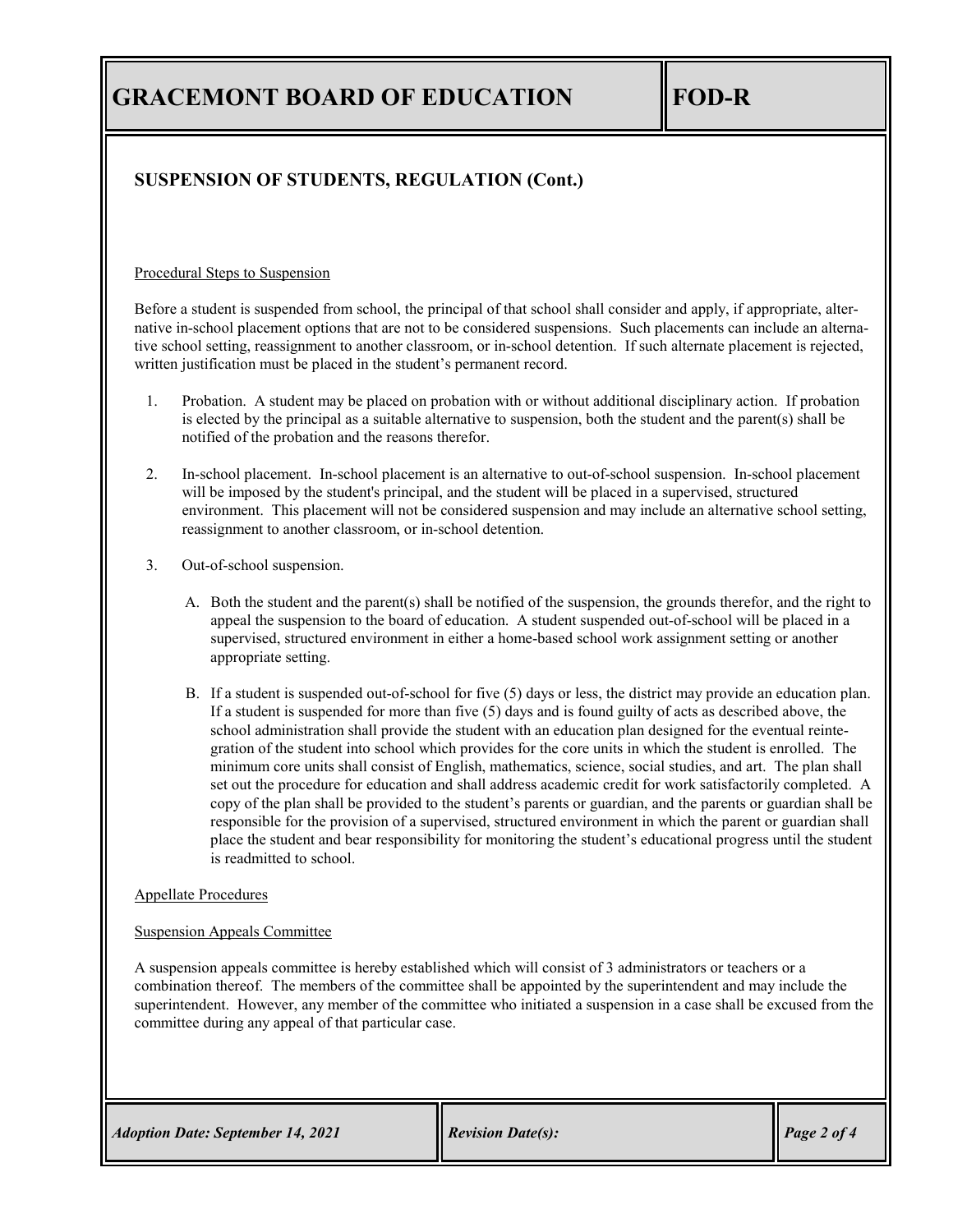# **GRACEMONT BOARD OF EDUCATION FOD-R**

### **SUSPENSION OF STUDENTS, REGULATION (Cont.)**

#### Appellate Procedures

- 1. Any student who has been suspended for ten (10) days or less under the steps listed above, or the student's parent(s), may appeal the suspension to the suspension appeals committee. The following procedures shall govern the appellate process:
	- A. The student, or the student's parent(s), shall notify the superintendent within ten (10) days following the suspension or the notice of the intent to suspend of their intent to appeal the suspension.
	- B. Upon receiving notice of a student's intent to appeal, the superintendent shall advise the suspension appeals committee. The suspension appeals committee shall hear the appeal within ten (10) days from the date the notice of intent is filed with the superintendent. The superintendent, at his/her discretion, may permit the suspended student to attend classes pending the outcome of the appeal.
	- C. During the hearing of the appeal before the suspension appeals committee, the student or the student's parent(s) shall have the right to provide evidence as to why the suspension, or the duration thereof, is inappropriate. The student shall not have the right to be represented by legal counsel, unless the school district is represented by legal counsel.
	- D. The suspension appeals committee shall determine the guilt or innocence of the student, and the reasonableness of the term of the suspension. The suspension appeals committee may uphold, overrule, or modify the suspension. The student and the student's parent(s) shall be notified within five (5) days of the decision.
	- E. Decisions of the suspension appeals committee may be appealed to the board of education. The decision of the board of education shall be final.
- 2. Any student who has been suspended for greater than ten (10) days under the steps listed above, or the student's parent(s), may request a review of the suspension with the administration. If the administration does not withdraw the suspension, the student shall have the right to appeal the decision to the board of education. The following procedures shall govern the appellate process:
	- A. The student, or the student's parent(s), shall notify the superintendent within ten (10) days following the suspension or the notice of the intent to suspend of their intent to appeal the suspension.
	- B. Upon receiving notice of a student's intent to appeal, the superintendent shall advise the board of education. The board of education may conduct the hearing or may appoint a hearing officer to conduct the hearing. The board of education or hearing officer shall hear the appeal within ten (10) days from the date the notice of intent is filed with the superintendent. The superintendent, at his/her discretion, may permit the suspended student to attend classes pending the outcome of the appeal.